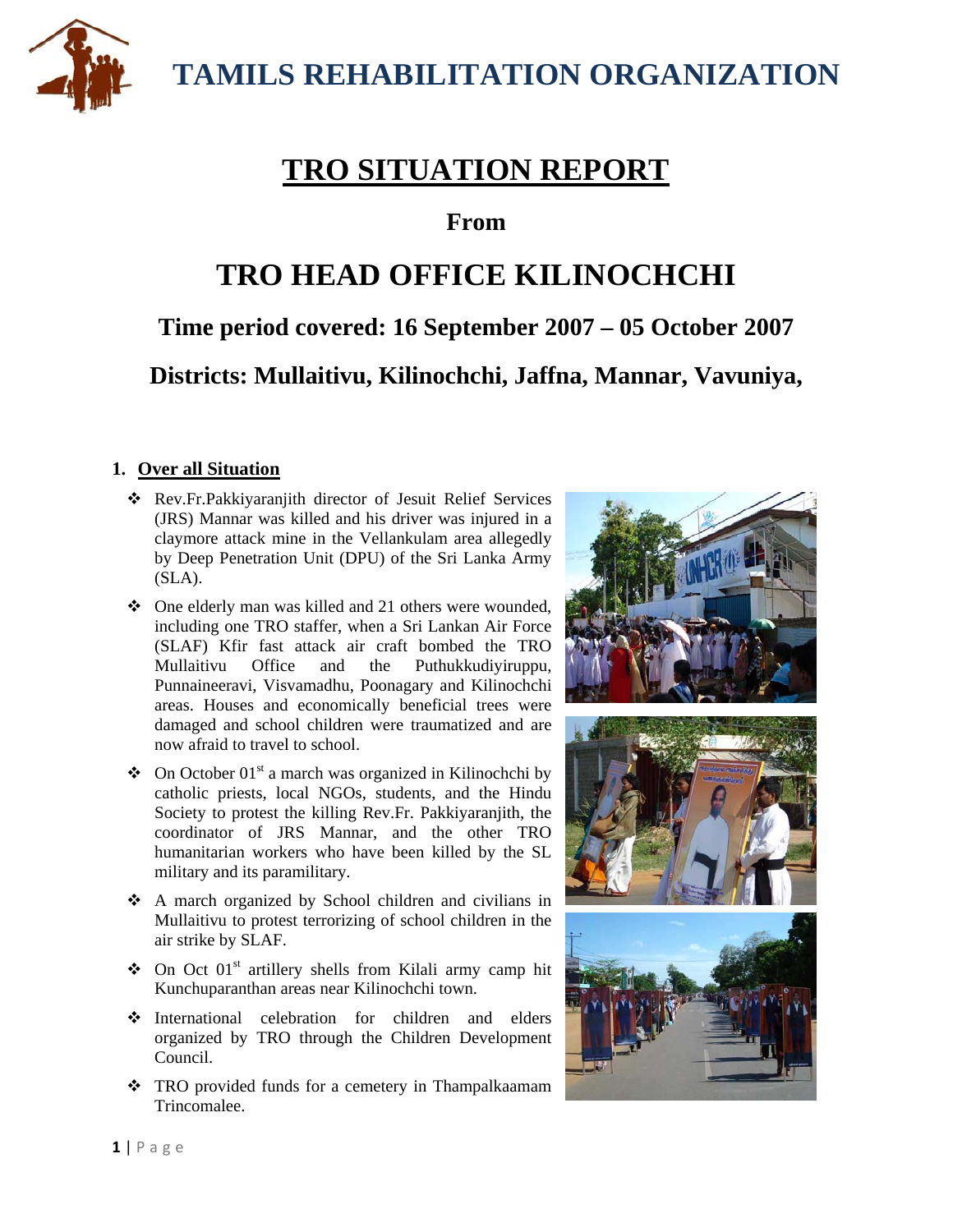

- 13 University students received death threats from the SL army.
- Iniyavalvu Illam, the TRO Children's Home for hearing and sight impaired children, organized 10th anniversary celebrations on 18 August .2007.
- 19 Civilians were killed and 02 civilians abducted (and are still missing) by SL Army and its paramilitaries in the past 20 days in Jaffna, Mannar, Vavuniya, Amparai, Batticaloa and Trincomalee districts.
- There has been continuous heavy artillery shelling in the border areas of Mannar, Muhamalai, Manalaru, and Palamooddai in Vavuniya. And the SLA has attempted to advance from their Forward Defensive Lines (FDL).
- IDPs in Kokulai, Kokuthoduvai, KaruNaddukeny, and Thennamaravady have been suffering due to a lack of rations.
- $\triangle$  People celebrated the 20<sup>th</sup> anniversary of Thiyaki Thileepan, the  $6<sup>th</sup>$  year memorial of Col Shankar and honored 12 martyrs, including Kumarappa Pulendren in Vanni.
- ◆ Food and fuel prices are increasing in the Vanni Region making it very difficult for most families because they can not afford to meet their basic needs. Prices of essential food items and fuel:



representatives Kilinochchi by President TRO



| <b>Item</b>  | <b>Quantity</b> | <b>Colombo Price (Rs)</b> | <b>Vanni Price (Rs)</b> | % different |
|--------------|-----------------|---------------------------|-------------------------|-------------|
| Petrol       | 01 litre        | 117                       | 850                     | 626%        |
| Diesel       | 01 litre        | 76                        | 250                     | 229%        |
| Kerosene     | 01 litre        | 69                        | 120                     | 74%         |
| Anchor       | $01$ Kg         | 460                       | 695                     | 51%         |
| Lactogen     | $01$ box        | 210                       | 210                     | 0%          |
| <b>SMA</b>   | $01$ tin        | $\overline{\phantom{0}}$  | 580                     |             |
| Lakspray     | 01 packet       | 180                       | 190                     | 6%          |
| Nestomalt    | $01$ tin        | 184                       | 225                     | 22%         |
| <b>Bread</b> | 01(350g)        |                           | 34                      |             |
| Coconut oil  | 01 litre        | 110                       | 180                     | 64%         |
| Cement       | 01 packet       | 650                       | 5000                    | 669%        |
| Baby clone   | $10 \text{ ml}$ | 90                        | 195                     | 117%        |



TRO buildings after air strike by SLAF fast attack aircraft in Puthukkudiyiruppu Mullaitivu district.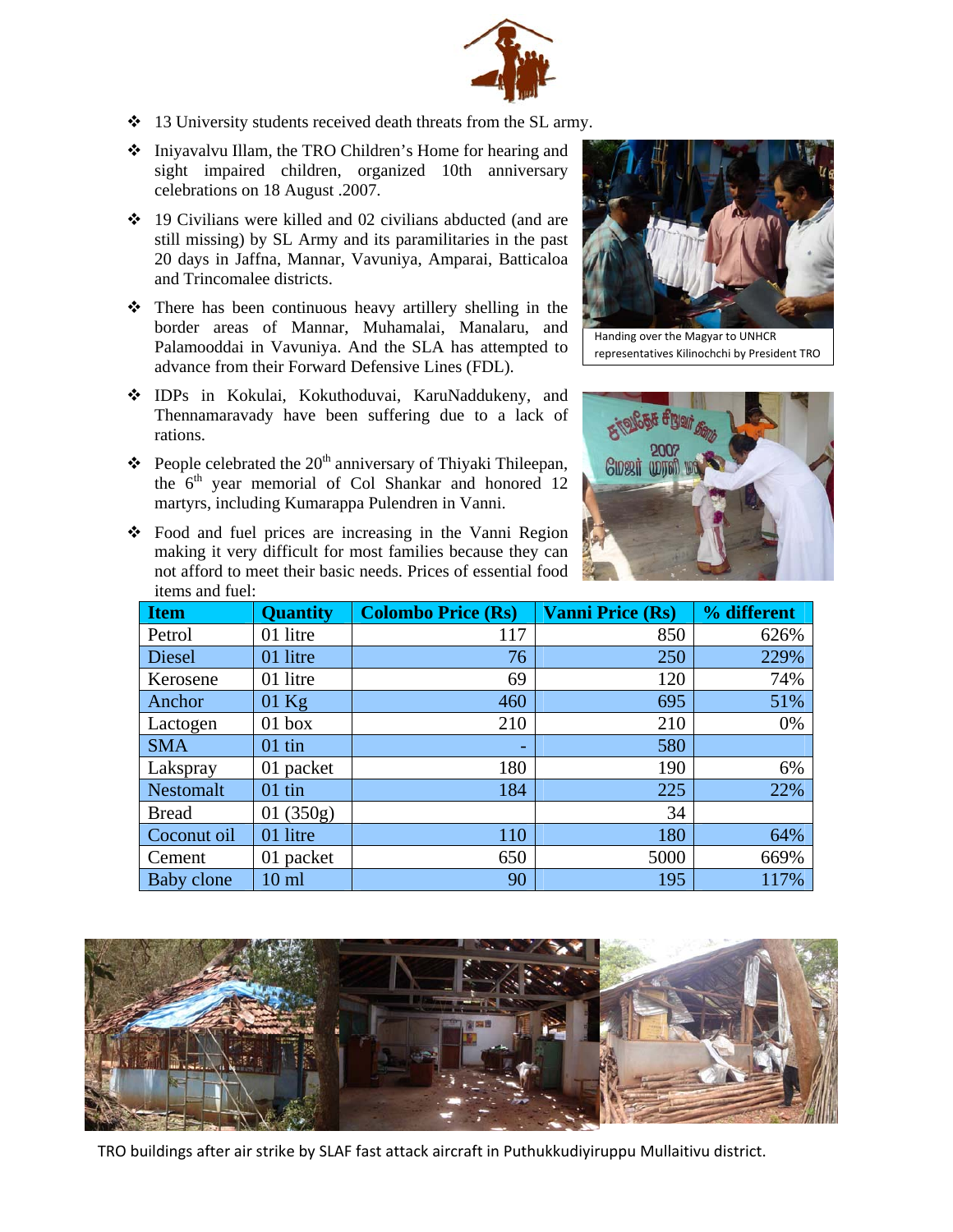

# **2. MULLAITIVU DISTRICT**

This District includes Thunukkai, Puthukudiyiruppu, Oddusuddan, Maratinpatt Project divisions. These divisions consist of Coastal and Agriculture villages which have been negatively affected by the prolonged war and Tsunami in 2004 most affected village in the District is Kallapadu, on  $10^{th}$ ,  $11^{th}$ August 2007 civilians displaced again from Kallapadu due to SL Navy (SLN) attack.

The majority of the people of Mullaitivu District are engaged in fishing, cultivation, animal husbandry and business as their livelihood. These livelihoods are severely impacted by SLAF air strikes, SLN attacks and the closure of the A9 road at Omanthai. The population has also increased due to the arrival of displaced people from East, Mannar, Vavuniya and Jaffna Peninsula as shown in table below.

Currently, attacks by the SL Armed Forces have been increasing and students' education has suffered due to SLAF attacks on schools which have interruptions of examinations and caused disruptions to the school periods.

| N <sub>o</sub> | <b>Details</b>            | <b>No of Families</b> | <b>No of Individual</b> |
|----------------|---------------------------|-----------------------|-------------------------|
| $\mathbf{1}$   | Permanent population      | 26638                 | 104912                  |
| $\overline{2}$ | Displaced population      |                       |                         |
|                | <b>IDPs 1990</b>          | 14599                 | 66694                   |
|                | January 2006 to July 2006 | 4144                  | 18528                   |
|                | 11.08.2006 to 31.12.2006  | 1974                  | 6709                    |
|                | 01.01.2007 to 16.03.2007  | 5041                  | 18116                   |
|                | 17.03.2007 to 27.03.2007  | 221                   | 686                     |
|                | 29.03.2007 to 12.04.2007  | 467                   | 1847                    |
|                | 16.04.2007 to 02.05.2007  | 414                   | 1694                    |
|                | 03.05.2007 to 10.05.2007  | 353                   | 1355                    |
|                | 28.05.2007 to 13.06.2007  | 89                    | 353                     |
|                | 25.06.2007 to 30.06.2007  | 128                   | 382                     |
|                | Total                     | 27665                 | 117104                  |
| 3              | <b>Internal IDPs</b>      | 1835                  | 7144                    |
|                | Out side District IDPs    | 25830                 | 109960                  |
|                |                           | 27665                 | 117104                  |
|                | Total population          |                       |                         |
|                | Permanent                 | 26638                 | 104912                  |
|                | <b>IDPs</b>               | 27665                 | 117104                  |
|                | <b>Total</b>              | 54303                 | 222016                  |

#### **2.1. IDPs Details in Mullaitivu**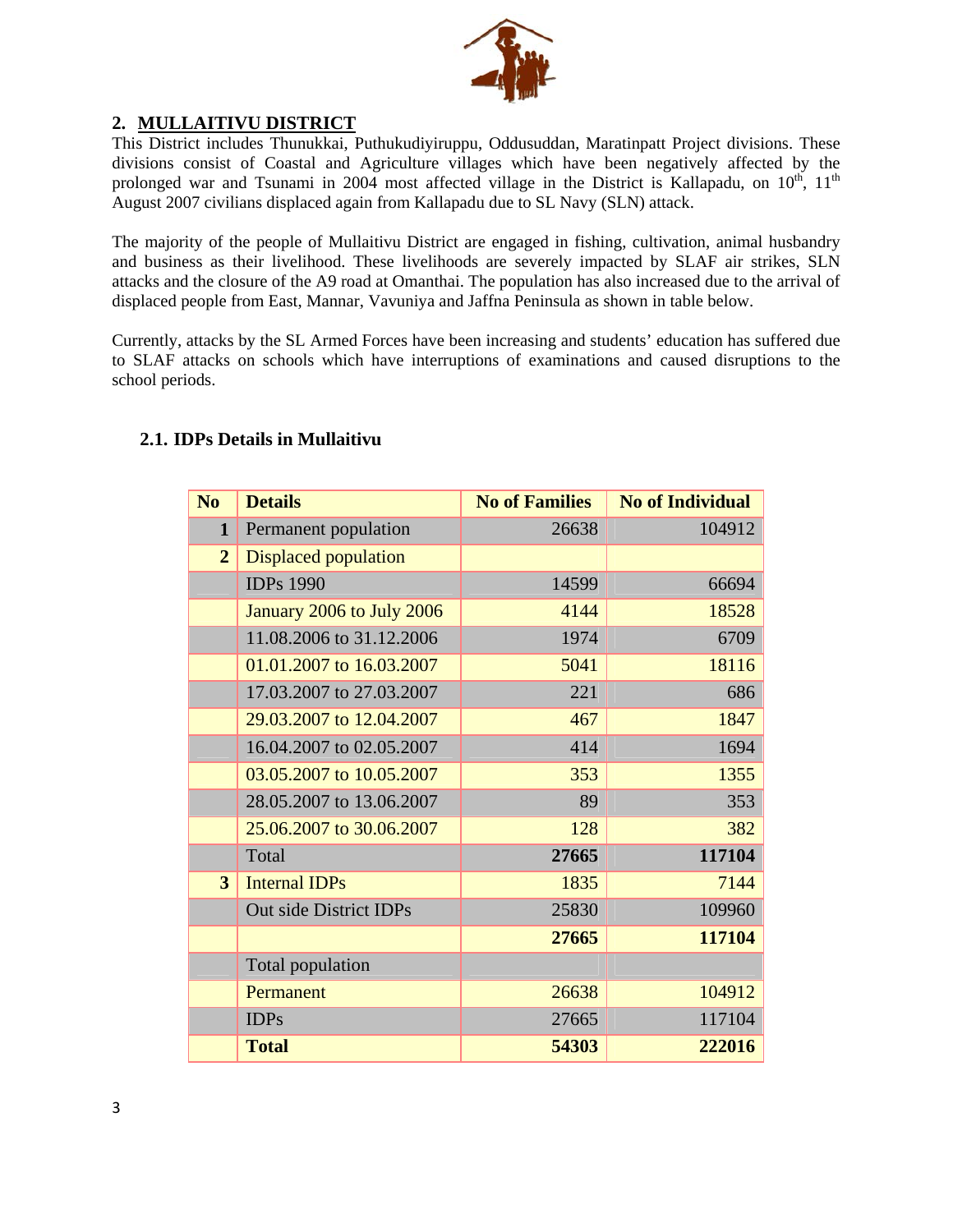

#### **2.2. Projects for IDPs – Mullaitivu**

|                | <b>Title</b>                          | <b>Numbers</b> | <b>Location</b>                                                 | <b>Funding NGO</b>     | <b>Implementing</b> |
|----------------|---------------------------------------|----------------|-----------------------------------------------------------------|------------------------|---------------------|
|                |                                       |                |                                                                 |                        | partner             |
| 1              | Temporary house                       | 120            | Pokkanai                                                        | <b>CARE</b>            | <b>NEDRO</b>        |
| $\overline{2}$ | Temporary house                       | 100            | Manthuvil, Valagnarmadam                                        | <b>CARE</b>            | <b>NEDRO</b>        |
| 3              | Re thatching                          | 36             | Valagnarmadam                                                   | <b>JRS</b>             | <b>NEDRO</b>        |
| $\overline{4}$ | Temporary house                       | 43             | Yokapuram centre,<br>Anichiyankulam, Parathynagar               | <b>FORUT</b>           | <b>PTDO</b>         |
| 5              | Temporary house                       | 60             | Semmalai                                                        | <b>JRS</b>             | <b>MPWS</b>         |
| 6              | Temporary house                       | 44             | Palinagar, Sivapuram                                            | <b>OXFAM</b>           | <b>SDO</b>          |
| $\overline{7}$ | Temporary house                       | 74             | Mulliyavalai North, Ponnagar                                    | ECHO-OXFAM             | <b>MRRO</b>         |
| $\bf 8$        | Temporary house                       | 38             | Olumadhu, Pulamachinathakulam,<br>Panikkankulam, Thirumurykandy | <b>ECHO-OXFAM</b>      | <b>MKDO</b>         |
| 9              | Temporary house                       | 25             | Udaiyarkaddu South, North,<br>Vallipunam, Visuvamadhu           | UNHCR/<br><b>FORUT</b> | <b>SEDO</b>         |
| 10             | Temporary house                       | 69             | Parathypuram, Manikkapuram                                      | <b>OXFAM</b>           | <b>SEDO</b>         |
| 11             | Temporary house                       | 250            | Udaiyarkaddu Vallipunam,<br>Visuvamadhu, Theravil               | <b>ICRC</b>            | <b>SEDO</b>         |
| 12             | Temporary house                       | 70             | Udaiyarkaddu                                                    | <b>UNHCR/FORUT</b>     | <b>SEDO</b>         |
| 13             | Providing Jungle timbers              | 300            | Puthukkudiyiruppu                                               | <b>ICRC</b>            | <b>TRRO</b>         |
| 14             | Temporary house and<br>Providing loan |                | Mannakandal                                                     | <b>OXFAM</b>           | <b>TRRO</b>         |
| 15             | Temporary house                       | 54             | Mannakandal                                                     | <b>OXFAM</b>           | <b>TRRO</b>         |
| 16             | Temporary house                       | 40             | Iranaipalai                                                     | <b>JRS</b>             | <b>TRRO</b>         |
| 17             | Temporary house                       | 49             | Kooddaikaddy, Alarypuram,<br>Kalvilan, Thirunagar, Mallavi      | <b>FORUT</b>           | <b>PTRO</b>         |
| 18             | Temporary house                       | 38             | Kooddaikaddy, Palaiyamurikandy                                  | <b>OXFAM</b>           | <b>PTRO</b>         |
| 19             | <b>Well Renovation</b>                | $\overline{4}$ | Viddiyapuram, Puliyankulam                                      | <b>OXFAM</b>           | <b>MRRO</b>         |
| 20             | Well construction                     | $\overline{4}$ | Visuvamadhu East                                                | <b>OXFAM</b>           | <b>SEDO</b>         |
| 21             | Wells repairing                       | 6              | Parathypuram, Manikkapuram                                      | <b>OXFAM</b>           | <b>SEDO</b>         |
| 22             | Wells repairing                       | $\overline{2}$ | Puthuvedduvan                                                   | <b>OXFAM</b>           | <b>PTRO</b>         |
| 23             | Water tank construction               | $\mathbf{1}$   | Iyankulam                                                       | <b>OXFAM</b>           | <b>PTRO</b>         |
| 24             | <b>Wells</b> construction             | $\overline{2}$ | Iyankulam                                                       | <b>OXFAM</b>           | <b>PTRO</b>         |

#### **2.3. Food / NFRI Supply**

- TRO provided NFRI for 15 families displaced from Trincomalee, Batticaloa, and Amparai.
- TRO provided cloths and NFRI for a family whose house was destroyed in an SLAF kfir attack in Puthukkudiyiruppu.

#### **2.4. Social welfare Project**

- TRO through SEDO provided cadjan roofing for a family whose house damaged in a fire in Munkilaru Mullaitivu.
- TRO through MKDO provided food and material for temporary shelter to a family who was lost the house in burnt.

#### **2.5. Drinking water supply**

TRO through PTRO supplied drinking water in the Iyankulam area of Mullaitivu.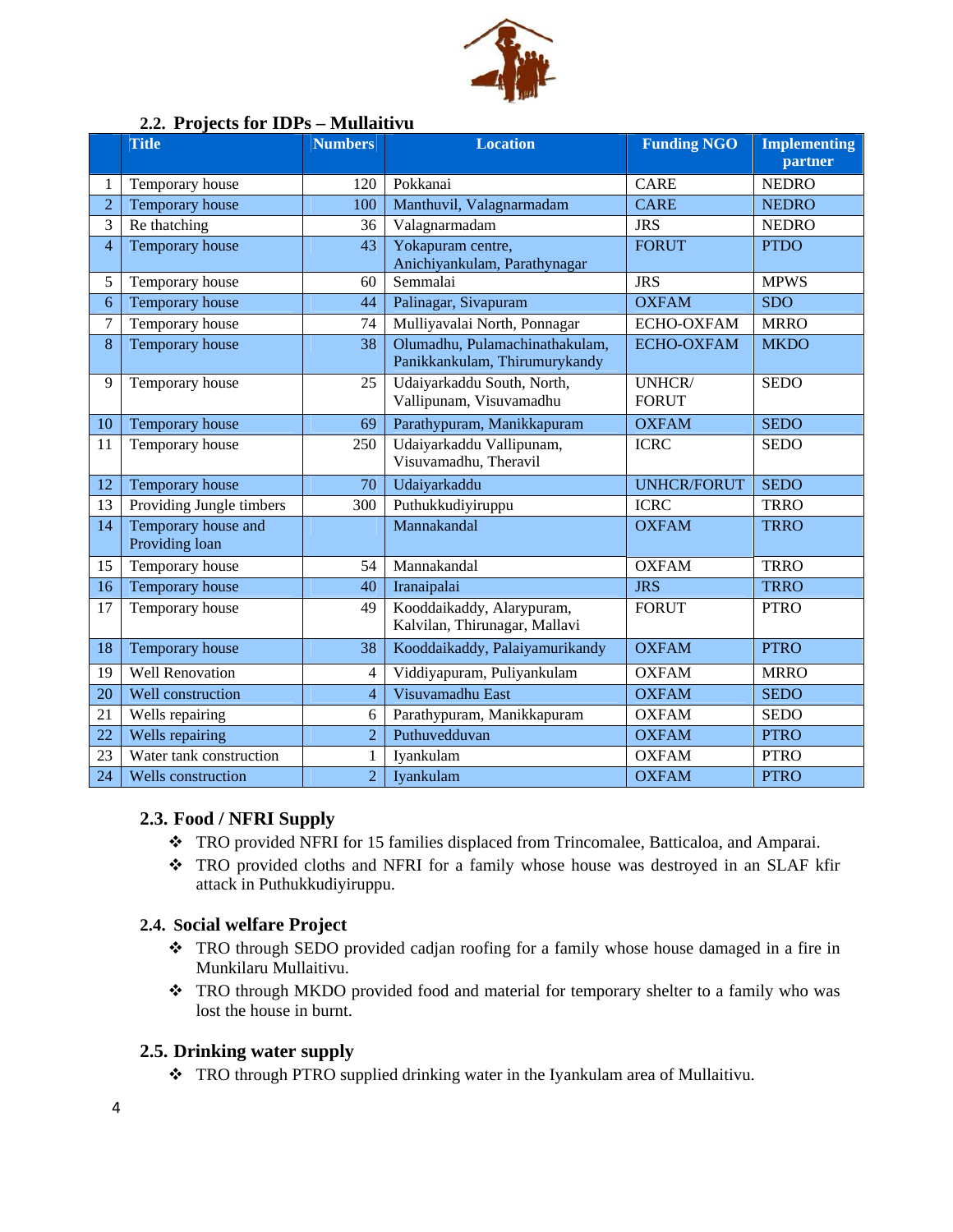

# **3. KILINOCHCHI DISTRICT**

The district consists of Poonagary, Karachchi and Kandavalai project divisions. Livelihoods in the Kilinochchi District include farming, fishing, small business and Government sector employment. Currently the population lives in fear of SLAF air strikes and the situation is tense.

The Poonagary division has been affected by war numerous times over the past 25 years. 42,393 civilians (11,480 families) have been displaced with the Kilinochchi district due to recent shelling and bombing attacks by the SLA and SLAF. These attacks and the closure of the A9 highway have hampered the transportation of farm products/outputs via the A9 highway to the South and East. There have been a number of local organizations that TRO has partnered with to provide relief work for IDPs and vulnerable people in the villages.

|                         | <b>Title</b>      | <b>Numbers</b> | <b>Location</b>                                        | <b>Funding NGO</b> | <b>Implementing</b> |
|-------------------------|-------------------|----------------|--------------------------------------------------------|--------------------|---------------------|
|                         |                   |                |                                                        |                    | <b>Partner</b>      |
| 1                       | Temporary house   | 15             | Maruthanagar                                           | <b>ZOA</b>         | <b>NEDRO</b>        |
| $\overline{2}$          | Temporary house   | 45             | Selvanagar, Ampalkulam                                 | <b>OXFAM/ECHO</b>  | <b>NEDRO</b>        |
| 3                       | Temporary house   | 248            | Uthayanagar East West,                                 | <b>ICRC</b>        | <b>NEDRO</b>        |
|                         |                   |                | Anathapuram, Ganeshpuram                               |                    |                     |
| $\overline{\mathbf{4}}$ | Temporary house   | 57             | Maruthanagar, Uthayanagar,<br>Kanagapuram, Selvanagar, | <b>FORUT</b>       | <b>NEDRO</b>        |
|                         |                   |                | Ampalkulam                                             |                    |                     |
| 5                       | Temporary house   | 54             | Pallavarajankaddu                                      | <b>OXFAM</b>       | <b>PMDO</b>         |
| 6                       | Temporary house   | 94             | Thikkuvil                                              | <b>DRC</b>         | <b>PMDO</b>         |
| $\overline{7}$          | Supplying timbers |                | Karumpulliyan                                          | <b>ICRC</b>        | <b>TRO</b>          |
| 8                       | Supplying timbers | 300            | Mallavi, Puthukudiyiruppu,<br>Kilinochchi              | <b>ICRC</b>        | <b>TRO</b>          |
| 9                       | Temporary house   | 33             | Vinayagar kudiyiruppu<br>Mudkompan                     | <b>OXFAM/ECHO</b>  | <b>ADO</b>          |
| 10                      | Temporary house   | 20             | Anaivilunthan, Vannery                                 | <b>FORUT NFM</b>   | <b>ADO</b>          |
| 11                      | Temporary house   | 115            | Kumarapuram, Umaiyalpuram                              | Solidar            | <b>RRDO</b>         |
| 12                      | Temporary house   | 34             | Puthumurippu, Uruthirapuram                            | <b>OXFAM</b>       | <b>TRRO</b>         |
| 13                      | Temporary house   | 53             | Periyaparanthan                                        | <b>DRC</b>         | <b>TRRO</b>         |
| 14                      | Temporary house   | 81             | Ramanathapuram,<br>Santhapuram                         | <b>OXFAM</b>       | <b>KERO</b>         |
| 15                      | Temporary house   | 64             | Pannankandy                                            | <b>CARE</b>        | <b>KERO</b>         |
| 16                      | Mudkompan         | 81             | Mudkompan                                              | <b>OXFAM</b>       | <b>PDRO</b>         |
| 17                      | Temporary house   |                | Nagapaduvan                                            | <b>FORUT</b>       | <b>KPDO</b>         |
| 18                      | Temporary house   | 52             | 08 Villages                                            | Solidar            | <b>WWDF</b>         |
| 19                      | Temporary toilets | 20             | Ganesh kudiyiruppu                                     | <b>ZOA</b>         | <b>KPDO</b>         |

#### **3.1. Projects for IDPs – Kilinochchi**

# **3.2. Food & NFRI Supply**

- PMDO in partnership with WorldVision provided food items for 262 IDP families from Manthi West DS division.
- PMDO, in partnership with SCiSL, provided 450 tarpaulins for 225 IDP families from Manthai West DS division.
- TRO through TRRO provided NFRI for 03 IDP families.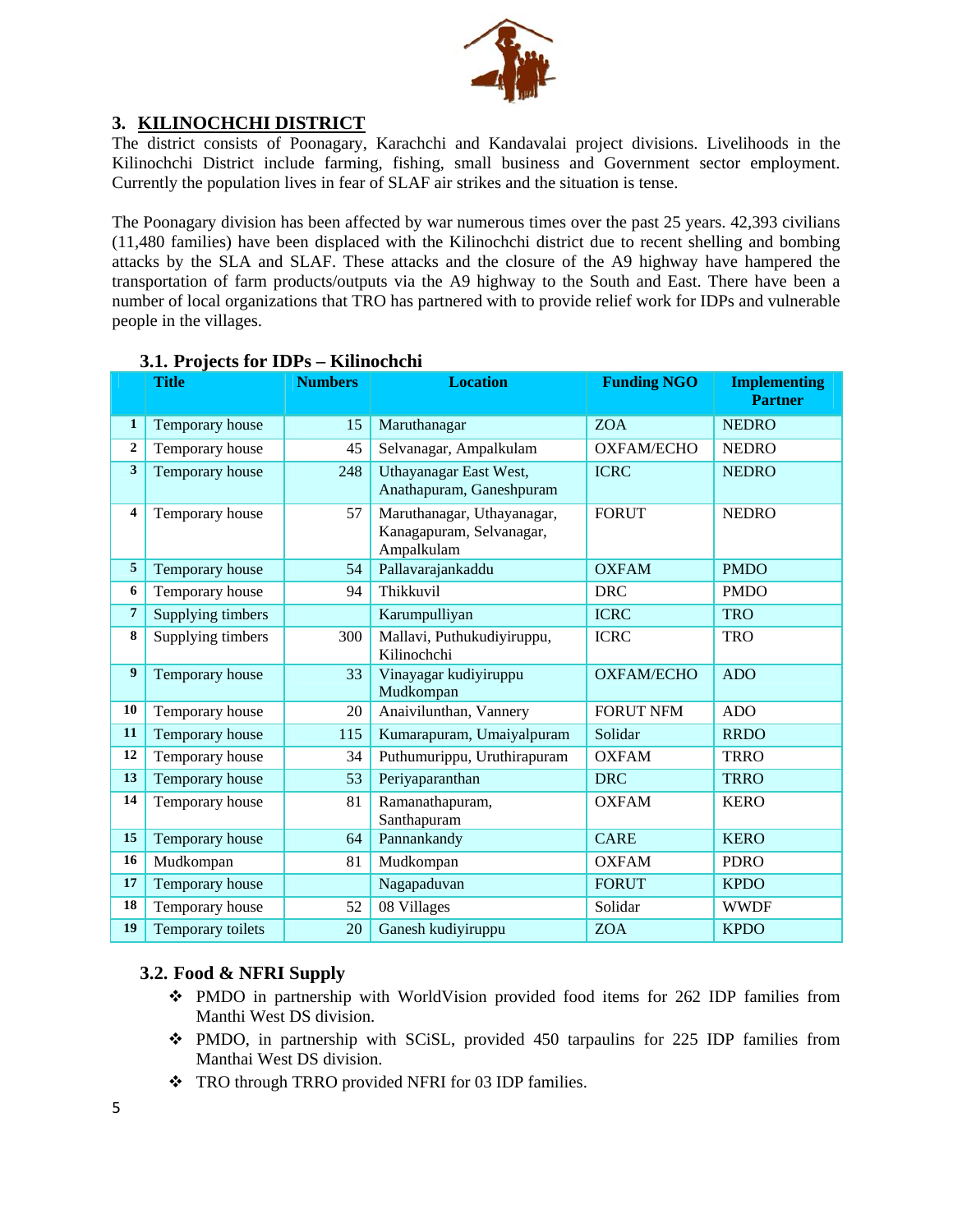

# **3.3. Education Activities**

- $\div$  TRO, through KERO, provided education equipment for 02 family's children at five housing schemes in Vaddakachchi, Kilinochchi.
- TRO, through KERO, provided cash payments for an Advance Level (A/L) student at Puthukadu in Kilinochchi.
- TRO, through KDRRO, provided payment for education to two students in Kilinochchi.

# **3.4. Social Welfare project**

- TRO, through KDRRO, provided a cash payment for a vulnerable family in Parathipurm, Kilinochchi.
- TRO provided cadjans & NFRI for a vulnerable family in Ariviyalnagr, Kilinochchi.
- \* TRO, through ADO, provided payment for funeral.
- TRO, through KERO, provided material for temporary house to a different able family in Ramanathapuram, Kilinochchi.
- \* TRO, through KERO, provided "food for work" in Puthukadu for those who have been cleaning public wells.
- \* TRO, through KERO, provided nutritious food for malnourished children in Mayavanoor, Kilinochchi.
- \* TRO, through KPDO, provided NFRI for a vulnerable family.
- TRO, through NEDRO, provided goods for praise giving to the Ariviyal Aangam program.
- \* TRO, through RRDO, paid for a funeral at Gandhi village.
- TRO, through KDRRO, paid for a funeral in Rathinapuram, Kilinochchi.
- TRO, through KDRRO, provided cadjans for re-thatching to 03 families in Thirunagar and Ariviyalnagar, Kilinochchi.

# **3.5. Drinking water supply**

 TRO through PMDO distributed drinking water to Elavur, Valaippadu, Palavi and Periyadipadu in Kilinochchi District.

# **3.6. Preschool activities**

 TRRO, in partnership with WorldVision, conducted medical testing for two preschool children.

# **4. JAFFNA DISTRICT**

Jaffna District consists of the islands and four divisions on the peninsula: Valikaamam, Thenmaradchchi, Vadamarachchi and Vadamarachchi East. The District has been administered by the Sri Lankan Army for the past 12 years. There are currently curfews imposed on the civilian population by the Ministry of Defense causing much hardship on the population. There is also an acute of shortage of food items due to the closure of the A9 road at Muhamalai by the GoSL. Prices of essential goods have risen due the shortages.

Vadamarachchi East is a part of Jaffna district, it has coastal villages such as Maruthankeny, Uduthurai, Thalaiyady, Aliyavalai, Vettilaikeny, Kaddaikkadu, Pookkaruppu, Kevil and Chundikulam are under LTTE Administration. Many civilians from these villages died in the tsunami and a large number of properties such as houses, fishing boats & engines were also destroyed. Civilians were affected once 6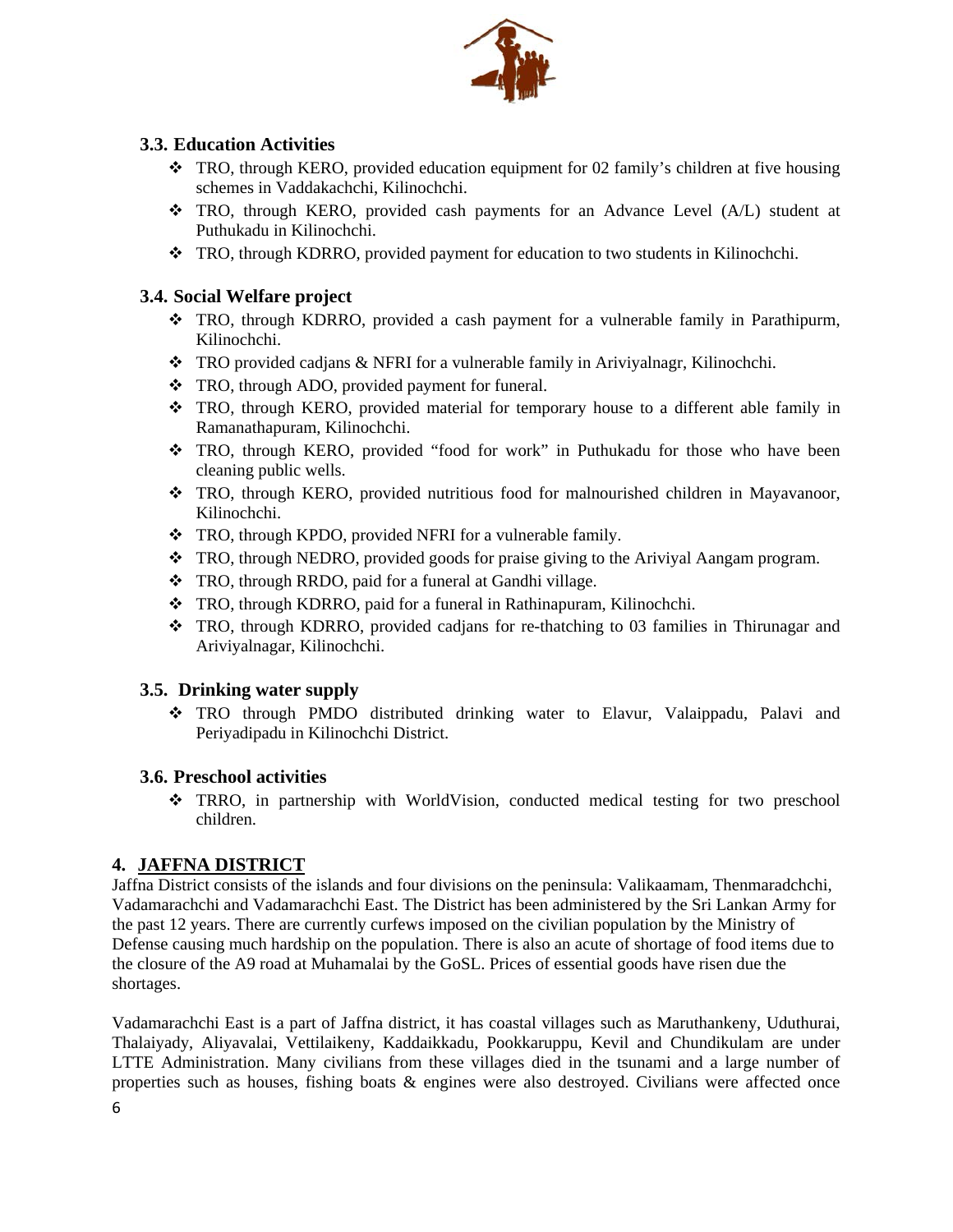

again with recent return to war and the ensuing artillery, multi-barrel and Kfir attacks by the Sri Lanka Armed Forces. The population has been displaced and lacks the basic amenities such as shelter, food, water and medicine. Currently there are 1,982 families living in Chundikulan Village, Vadamarachchi East. A road renovation project has been continuing funded by Bergan- Norway TRO

|              | <br><b>Title</b>  | <b>Numbers</b>   <b>Location</b> |                         | <b>Funding</b><br>NGO | <b>Implementing</b><br><b>Partner</b> |
|--------------|-------------------|----------------------------------|-------------------------|-----------------------|---------------------------------------|
|              | Temporary cottage |                                  | Chundikulam             | Solidar               | <b>VEDRO</b>                          |
|              | School cottage    |                                  | Pookaruppu, Chundikulam | Solidar               | <b>VEDRO</b>                          |
| $\mathbf{z}$ | Road renovation   |                                  | Chumdikulam             | <b>TRO</b>            | <b>VEDRO</b>                          |

# **4.1. Projects for IDPs**

#### **4.2. Medical service**

- There has been no government hospital service to the area, only Thileepan Medical Mobile service.
- As a result pregnant mothers, babies, the ill and the injured have suffered due to lack of accessible medical service.

#### **4.3. Education activities**

- TRO provided assistance for educational visit for Chundikulam school students
- TRO has been conducting evening class for school children in Vadamarachchi East.
- VEDRO in partnership with REERDO conducting sewing class in Vadamarachchi East.

#### **4.4. Needs of IDPs who are in Chundikulam Village**

- Temporary shelter
- $\div$  Temporary toilets
- $\triangleleft$  Wells for drinking water
- \* Temporary school building/structures.
- Temporary toilet & water facilities for Schools.

# **5. MANNAR DISTRICT**

Mannar District is divided into two parts: the government controlled areas and LTTE controlled areas, People of Manthai West & Madhu are in the LTTE administrated divisions. These people were affected by previous military operations such as "Edipala operation" and "Ranagosa operation" prior to the Cease Fire Agreement (CFA). The civilians in the area have been engaged in fishing & farming for their livelihood.

Civilians fled after the recent SLA attempted advances and SLA air strikes which resulted in 6000 civilians being displaced and 13 civilians being killed. Another 5 civilians were wounded due to the military operation in the Silavathurai area of the Musali Division on 01 September 2007. Over 1000 families fled to Vidathaltivu, Periyamadhu, Kalliyady, Kovilkulam, Illuppaikadavai, Paliyaru, Vellankulam, and Thevapitty due to continuous shelling by the SLA towards Manthi West, Mannar. There is currently 1200 hectares of paddy fields in harvesting condition.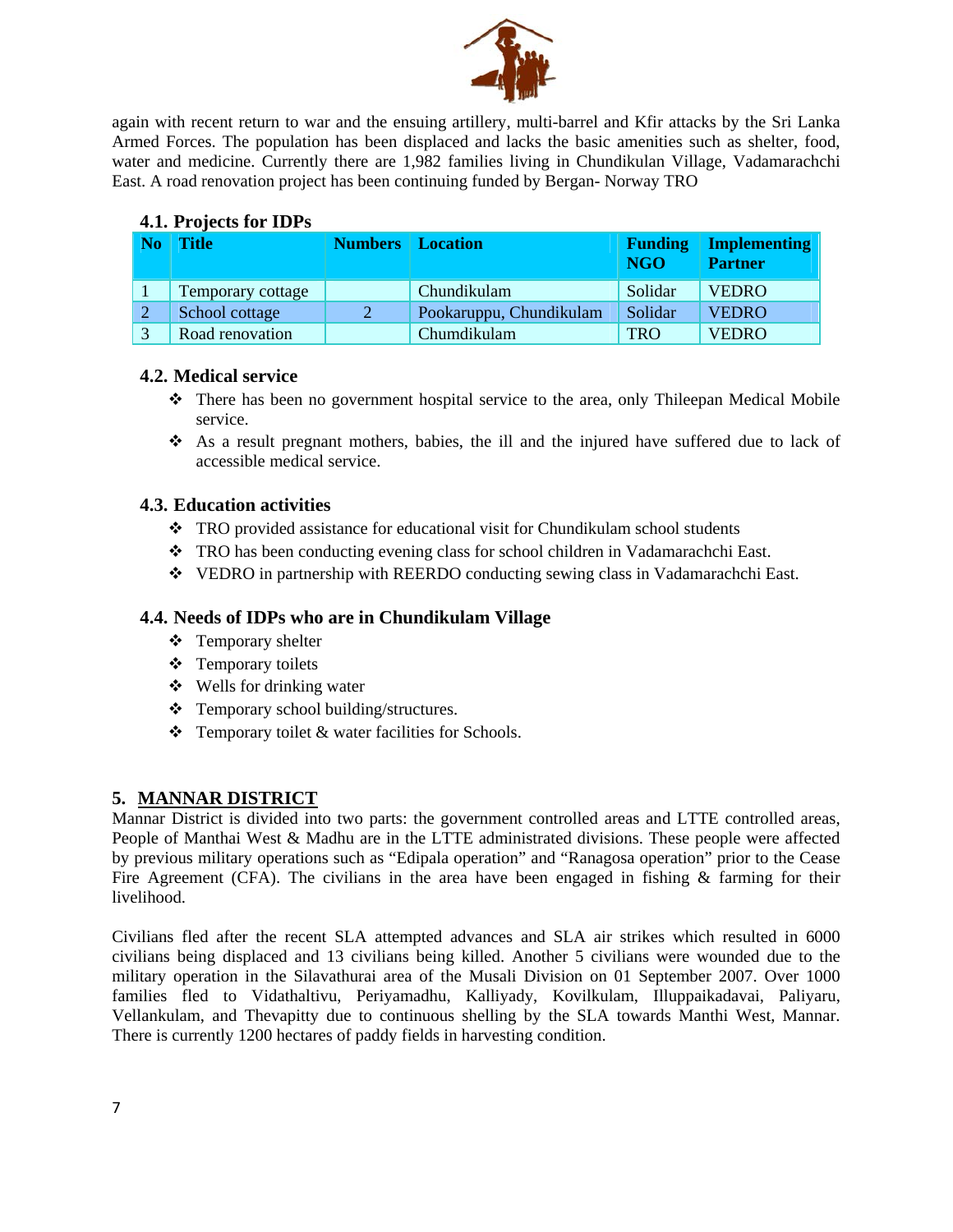

# **5.1. IDPs Details in Mannar divisions**

|    | <b>Place</b>   | <b>No of Families</b> | <b>Male</b> | <b>Female</b> | No of Individual |  |  |  |
|----|----------------|-----------------------|-------------|---------------|------------------|--|--|--|
| 01 | Periyamadhu    | 1060                  | 1998        | 2028          | 4026             |  |  |  |
| 02 | Adampan        | 1971                  | 3626        | 3535          | 7161             |  |  |  |
| 03 | Iluppaikadavai | 410                   | 780         | 773           | 1553             |  |  |  |
|    | Total          | 3441                  | 6404        | 6336          | 12740            |  |  |  |

# **5.1.2. Stage 2**

|    | <b>Place</b>         | <b>No of Families</b> | <b>Total</b> |
|----|----------------------|-----------------------|--------------|
| 01 | Kovilkulam           | 206                   | 825          |
| 02 | Athimooddai          | 254                   | 1045         |
| 03 | Iluppaikadavai       | 155                   | 613          |
| 04 | Paliyaru             | 375                   | 1413         |
| 05 | Vellankulam          | 258                   | 994          |
| 06 | Periyamadhu          | 360                   | 1326         |
| 07 | Kalliyady            | 150                   | 678          |
| 08 | Thevanpitty          | 37                    | 156          |
| 09 | Vidathaltivu West    | 06                    | 15           |
| 10 | Vidathaltivu Central | 07                    | 15           |
| 11 | Koorai               | 222                   | 983          |
| 12 | Kannaddy             | 149                   | 547          |
|    | <b>Total</b>         | 2179                  | 8610         |

# **5.2. Projects for IDPs - Mannar**

|                | <b>Title</b>               | <b>Numbers</b> | Location    | <b>Funding NGO</b> | <b>Implementing Partner</b> |
|----------------|----------------------------|----------------|-------------|--------------------|-----------------------------|
| 01             | <b>Temporary Preschool</b> | 01             | Periyamadhu | <b>TRO</b>         | <b>NEDRO</b>                |
| 02             | <b>Temporary Preschool</b> | 01             | Periyamadhu | World vision       | <b>IDRO</b>                 |
| 03             | Temporary school           | 03             | Periyamadhu | World vision       | <b>TRO</b>                  |
|                | cottage                    |                |             |                    |                             |
| 04             | Temporary house            | 252            | Pallamadhu, | World vision       | <b>NEDRO</b>                |
|                |                            |                | Kovilkulam  |                    |                             |
| 0 <sub>5</sub> | Temporary cottage          | 50             | Periyamadhu | <b>TRO</b>         | <b>IDRO</b>                 |
| 06             | Temporary cottage          | 50             | Periyamadhu | <b>ZOA</b>         | <b>IDRO</b>                 |
| 07             | Temporary cottage          | 127            | Periyamadhu | World vision       | <b>IDRO</b>                 |
| 08             | Temporary cottage          | 50             | Periyamadhu | <b>TRO</b>         | <b>IDRO</b>                 |
| 09             | <b>Reparing Toilets</b>    | 50             | Periyamadhu | <b>TRO</b>         | <b>IDRO</b>                 |
| 10             | Well cleaning              | 50             | Periyamadhu | World vision       | <b>IDRO</b>                 |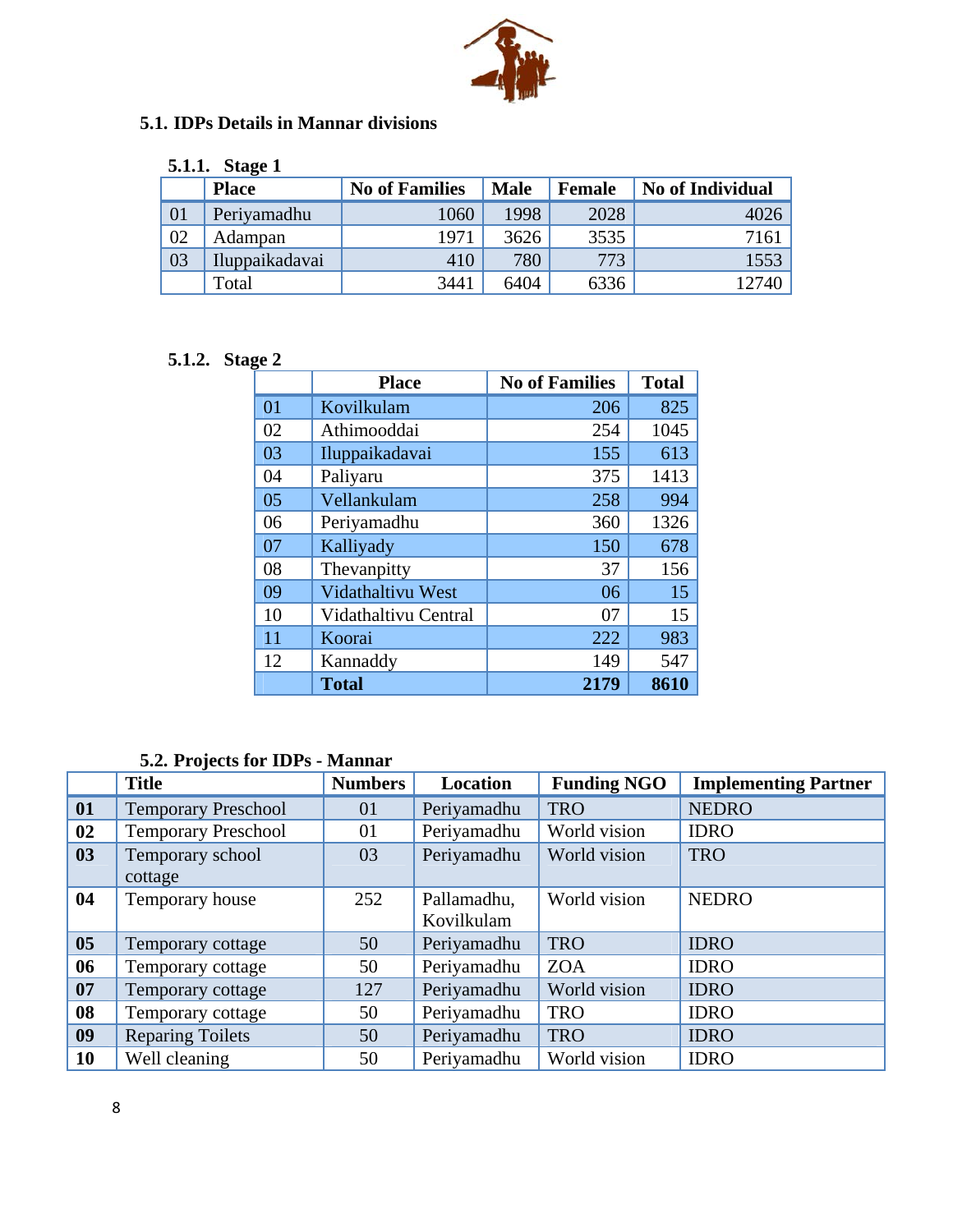

#### **5.3. Food/ NFRI Item supply**

- NEDRO, in partnership with ICRC, provided NFRI for 425 IDP families in Kovilkulam, Koorai, and Arthimoddai in Mannar district.
- NEDRO, in partnership with Solidar, provided NFRI for 414 IDP families in Illuppaikadavai, Paliyaru, and Kalliyady in Mannar district.
- NEDRO, in partnership with MEF, provided food items and NFRI for 204 IDP families in Manthai West DS division, Mannar district.
- IDRO, in partnership with WorldVision, provided dry food items for 300 IDP families in Periyamadhu, Mannar district.
- IDRO, in partnership with Seva Lanka, provided dry food items for 310 IDP families in Periyamadhu, Mannar district.
- IDRO, in partnership with MEF, provided dry food items for 276 IDP families in Periyamadhu Mannar district.

#### **5.4. Drinking water supply**

- TRO, through NEDRO, distributed drinking water for IDPs from Manthi West displaced to the Iluppaikadavai, Anthoniyarpuram, and Thevanpitty areas.
- TRO provided water tanks for Arthimoddai, Kalliyady, and Koorai IDPs.
- TRO cleaned 09 open wells in Kalliyady, Arthimoddai, Koorai and Savarykulam areas of Mannar district.
- NEDRO in partnership with ZOA , WorldVision and JICA supplied drinking water due to the acute of shortage dinking water as a result of the monsoon failing.

#### **5.5. Health activities**

- CHC provides medical service three days a week for IDPs in Manthai West Mannar district.
- $\hat{\mathbf{v}}$  Thileepan Medical Service provided eye testing & dental testing in Periyamadhu Welfare Centre.

#### **5.6. Needs for IDPs**

- $\div$  Toilets 400
- $\div$  Temporary shelter 800
- $\div$  Temporary preschool 01
- ❖ NFRI
- Assistance for home gardening

#### **6. VAVUNIYA DISTRICT**

Vavuniya district is divided into two parts: the government controlled areas and the LTTE controlled areas. Vavuniya North, in the LTTE controlled areas, consists of Nedunkeny division and Puliyankulam areas.

The civilians of Vavuniya North have been affected by military activities such as multi-barrel artillery attacks, air strikes and claymore mine attacks by SLA deep Penetration Units (DPU). Currently, 10,302 persons (3,071 families) have fled from their homes to safer areas; as a result the schools are not functioning.